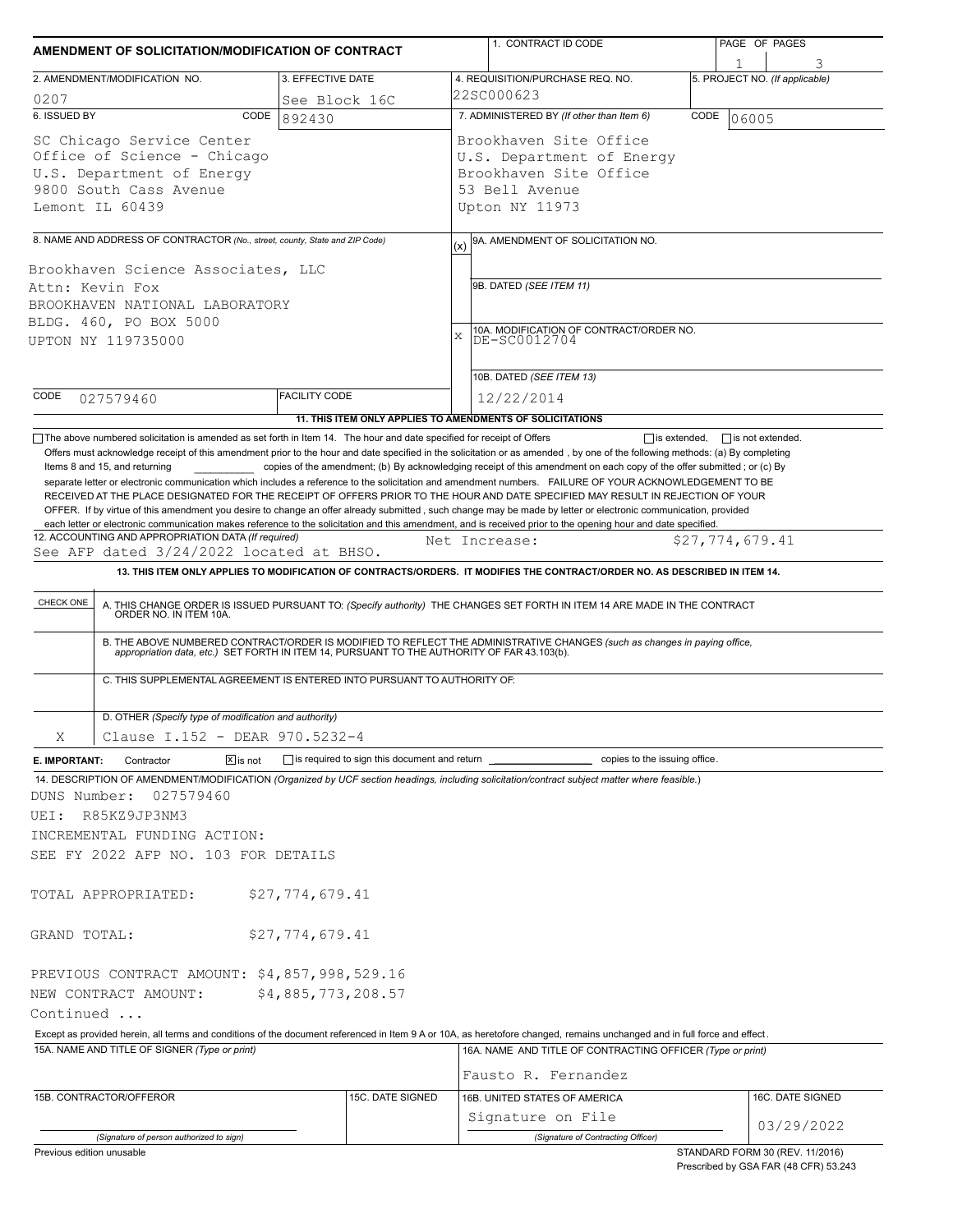**CONTINUATION SHEET** DE-SC0012704/0207 REFERENCE NO. OF DOCUMENT BEING CONTINUED **EXAMPLE 2008** PAGE OF

NAME OF OFFEROR OR CONTRACTOR

Brookhaven Science Associates, LLC

| <b>ITEM NO.</b><br>(A) | SUPPLIES/SERVICES<br>(B)                            | QUANTITY UNIT<br>(C) | (D) | <b>UNIT PRICE</b><br>(E) | <b>AMOUNT</b><br>(F) |
|------------------------|-----------------------------------------------------|----------------------|-----|--------------------------|----------------------|
|                        | LIST OF CHANGES:                                    |                      |     |                          |                      |
|                        | Reason for Modification: Funding Only Action        |                      |     |                          |                      |
|                        | Total Amount for this Modification: \$27,774,679.41 |                      |     |                          |                      |
|                        | New Total Amount for this Version:                  |                      |     |                          |                      |
|                        | \$4,885,773,208.57                                  |                      |     |                          |                      |
|                        | New Total Amount for this Award: \$4,885,773,208.57 |                      |     |                          |                      |
|                        | Obligated Amount for this Modification:             |                      |     |                          |                      |
|                        | \$27,774,679.41                                     |                      |     |                          |                      |
|                        | New Total Obligated Amount for this Award:          |                      |     |                          |                      |
|                        | \$4,885,773,208.57                                  |                      |     |                          |                      |
|                        | CHANGES FOR LINE ITEM NUMBER:<br>$\mathbf{1}$       |                      |     |                          |                      |
|                        | Total Amount changed from \$4,857,998,529.16 to     |                      |     |                          |                      |
|                        | \$4,885,773,208.57                                  |                      |     |                          |                      |
|                        | Obligated Amount for this Modification:             |                      |     |                          |                      |
|                        | \$27,774,679.41                                     |                      |     |                          |                      |
|                        | CHANGES FOR DELIVERY LOCATION: 06005                |                      |     |                          |                      |
|                        | Amount changed from \$4,857,998,529.16 to           |                      |     |                          |                      |
|                        | \$4,885,773,208.57                                  |                      |     |                          |                      |
|                        | NEW ACCOUNTING CODE ADDED:                          |                      |     |                          |                      |
|                        | Account code:                                       |                      |     |                          |                      |
|                        |                                                     |                      |     |                          |                      |
|                        | $-00000000$                                         |                      |     |                          |                      |
|                        | Fund 00000                                          |                      |     |                          |                      |
|                        | Appr Year 0000                                      |                      |     |                          |                      |
|                        | Allottee 00                                         |                      |     |                          |                      |
|                        | Reporting Entity 000000                             |                      |     |                          |                      |
|                        | Object Class 00000                                  |                      |     |                          |                      |
|                        | Program 0000000                                     |                      |     |                          |                      |
|                        | Project 0000000                                     |                      |     |                          |                      |
|                        | WFO 0000000                                         |                      |     |                          |                      |
|                        | Local Use 0000000                                   |                      |     |                          |                      |
|                        | Quantity: 0<br>Amount: \$27,774,679.41              |                      |     |                          |                      |
|                        | Percent: .56848                                     |                      |     |                          |                      |
|                        | Subject To Funding: N                               |                      |     |                          |                      |
|                        | Payment Address:                                    |                      |     |                          |                      |
|                        | Payment - Direct Payment                            |                      |     |                          |                      |
|                        | from U.S. Dept of Treasury                          |                      |     |                          |                      |
|                        |                                                     |                      |     |                          |                      |
|                        |                                                     |                      |     |                          |                      |
|                        | Payment:                                            |                      |     |                          |                      |
|                        | Payment - Direct Payment                            |                      |     |                          |                      |
|                        | from U.S. Dept of Treasury                          |                      |     |                          |                      |
|                        | Period of Performance: 01/05/2015 to 01/04/2025     |                      |     |                          |                      |
|                        | Change Item 00001 to read as follows (amount shown  |                      |     |                          |                      |
|                        | Continued                                           |                      |     |                          |                      |
|                        |                                                     |                      |     |                          |                      |
|                        |                                                     |                      |     |                          |                      |
|                        |                                                     |                      |     |                          |                      |